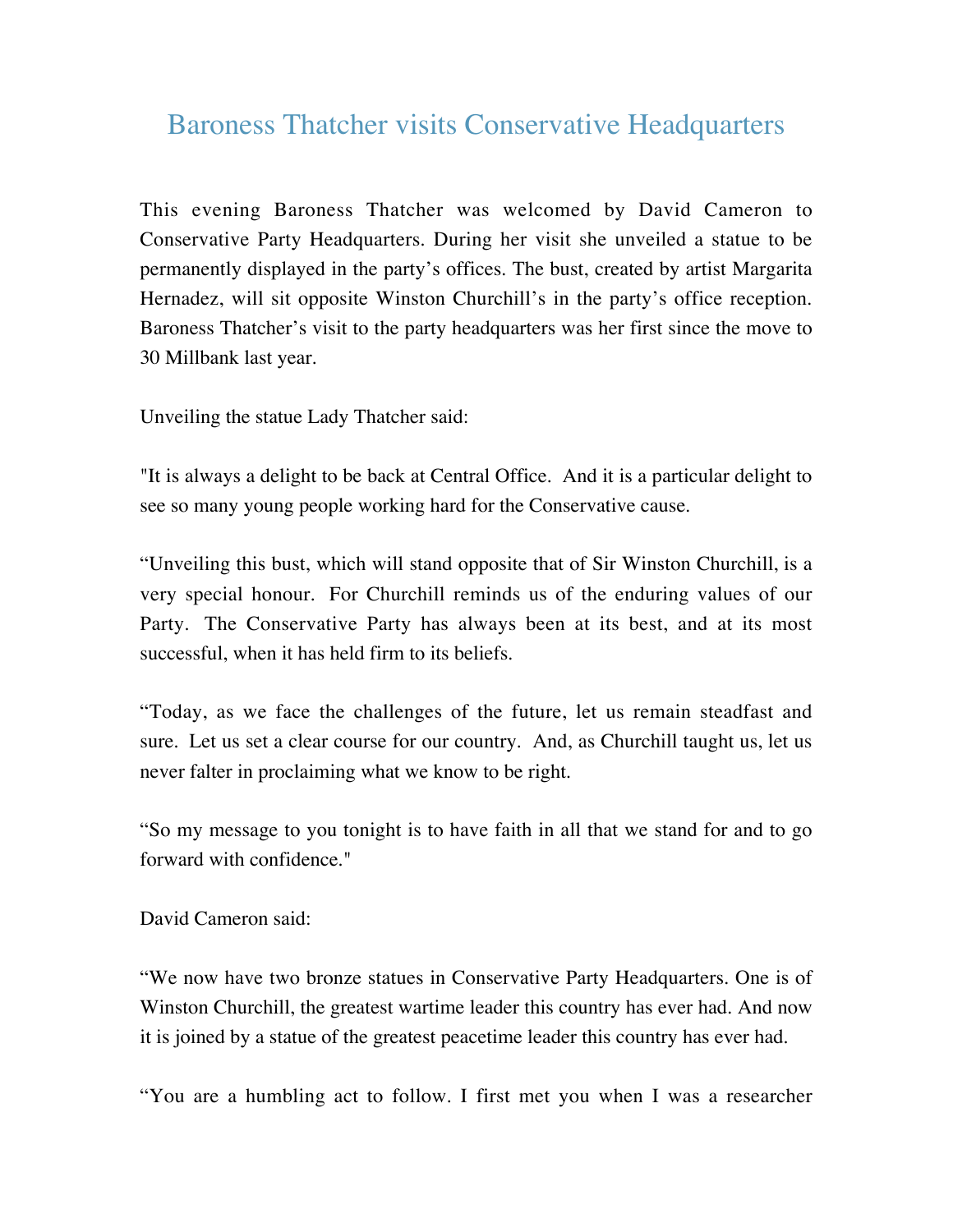working as the Trade and Industry researcher in our old offices in Smith Square, when you were coming round to meet the staff ahead of the Christmas party. We are all thrilled to have you here in our new offices and to see you looking so well."

Caroline Spelman said:

"It is an honour to have Lady Thatcher here today and I know how excited those who work here were to see her. She is an iconic political figure. Margarita Hernandez has created an excellent bust and I am delighted to see it join the one of Winston Churchill in the reception of our party headquarters. It will serve as an inspiration to all of us who are committed to working for a new Conservative government in Britain."

## ENDS

For further information, please contact Giles Bancroft on 020 7984 8250.

Note to Editors

Information on Margarita Hernandez:

Margarita Hernandez studied fine art at the School of Fine Art in Colombia, aged just 15. She went on to study history of art at the Dante Alighieri Academy in Rome.

She has exhibited in the Royal Academy of Art and the Bulgarian Embassy in London. In 2005 she unveiled her portrait of Winston Churchill at the Royal College of Defence Studies. In 2007 she again exhibited at the Royal Academy and her sculpture, *horse*, sold out. She has just completed the bust of Lady Thatcher.

Wherever Margarita has lived and travelled, it becomes a source of inspiration to her. Thus she has managed to create her very own unique style of art, which blends her experiences and the diverse aspects of her travels together. For the past several years she has made London her home. Here she felt the need to use a new form of expression that could be both intimate and tactile. Margarita's talent as a sculptress had already started in her early childhood years. She always had a strong desire to express herself creatively